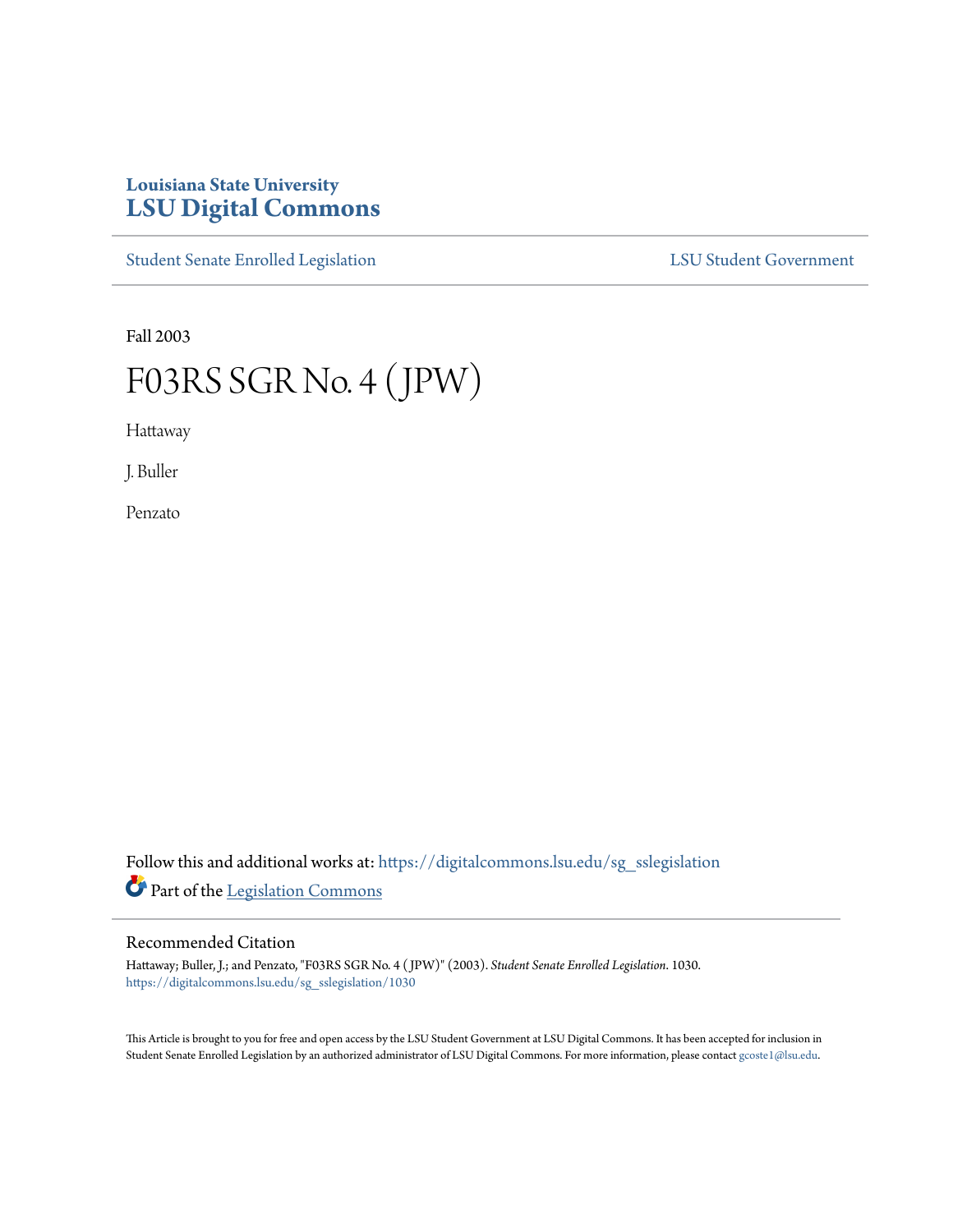STUDENT GOVERNMENT **FINAL**

[LOUISIANA STATE UNIVERSITY]

**STUDENT SENATE 22 OCTOBER 2003 SGR NO. 4 BY: SENATOR HATTAWAY, SENATOR J. BULLER, & SENATOR PENZATO**

## **A RESOLUTION**

# **TO EXPRESS SINCERE AND HEARTFELT CONDOLENCES UPON THE UNTIMELY DEATH OF**

### **JASON PAUL WHITTLE OF LACOMBE, LOUISIANA**

**PARAGRAPH 1:** WHEREAS, IT IS WITH PROFOUND REGRET AND SORROW THAT THE MEMBERS OF THE LOUISIANA STATE UNIVERSITY A & M STUDENT SENATE HAVE LEARNED OF THE DEATH OF JASON PAUL WHITTLE ON FRIDAY, OCTOBER 16, 2003 AT THE AGE OF NINETEEN; AND

**PARAGRAPH 2:** WHEREAS, JASON, A RESIDENT OF LACOMBE, LOUISIANA, WAS THE SON OF JERRY AND CONNIE WHITTLE AND GRANDSON OF FRANCES B. BARRIOS; AND

**PARAGRAPH 3:** WHEREAS, JASON WAS A BUSINESS ADMINISTRATION SOPHOMORE AT LOUISIANA STATE UNIVERSITY; AND

**PARAGRAPH 4:** WHEREAS, JASON WAS A MEMBER OF THE ACACIA FRATERNITY HERE AT LOUISIANA STATE UNIVERSITY; AND

**PARAGRAPH 5:** WHEREAS, JASON WAS A TWO-THOUSAND AND TWO GRADUATE OF SAINT PAUL'S HIGH SCHOOL; AND

**PARAGRAPH 6:** WHEREAS, JASON IS SURVIVED BY HIS PARENTS, GRANDMOTHER, FRATERNITY BROTHERS, AND HIS MANY FRIENDS HERE AT LOUISIANA STATE UNIVERSITY; AND

**PARAGRAPH 7:** WHEREAS, WITH THE DEATH OF JASON, LOUISIANA STATE UNIVERSITY HAS LOST A FINE FRIEND, STUDENT, AND DEVOTED TIGER WHO WILL LIVE ON IN THE HEARTS AND MINDS OF ALL WHO KNEW HIM.

- **PARAGRAPH 8:** THEREFORE, BE IT RESOLVED THAT THE LOUISIANA STATE UNIVERSITY A & M STUDENT SENATE HEREBY EXPRESS THEIR SINCERE AND HEARTFELT CONDOLENCES UPON THE DEATH OF JASON PAUL WHITTLE OF LACOMBE AND DOES HEREBY RECOGNIZE AND RECORD THE CONTRIBUTIONS TO THE CAMPUS COMMUNITY, TO WHICH JASON BELONGED, WHO WILL REMEMBER HIM AND HIS TIME SPENT AT LOUISIANA STATE UNIVERSITY.
- **PARAGRAPH 9:** BE IT FURTHER RESOLVED THAT A SUITABLE COPY OF THIS RESOLUTION BE TRANSMITTED TO THE ACACIA FRATERNITY OF LOUISIANA STATE UNIVERSITY AND THE FAMILY OF JASON PAUL WHITTLE.